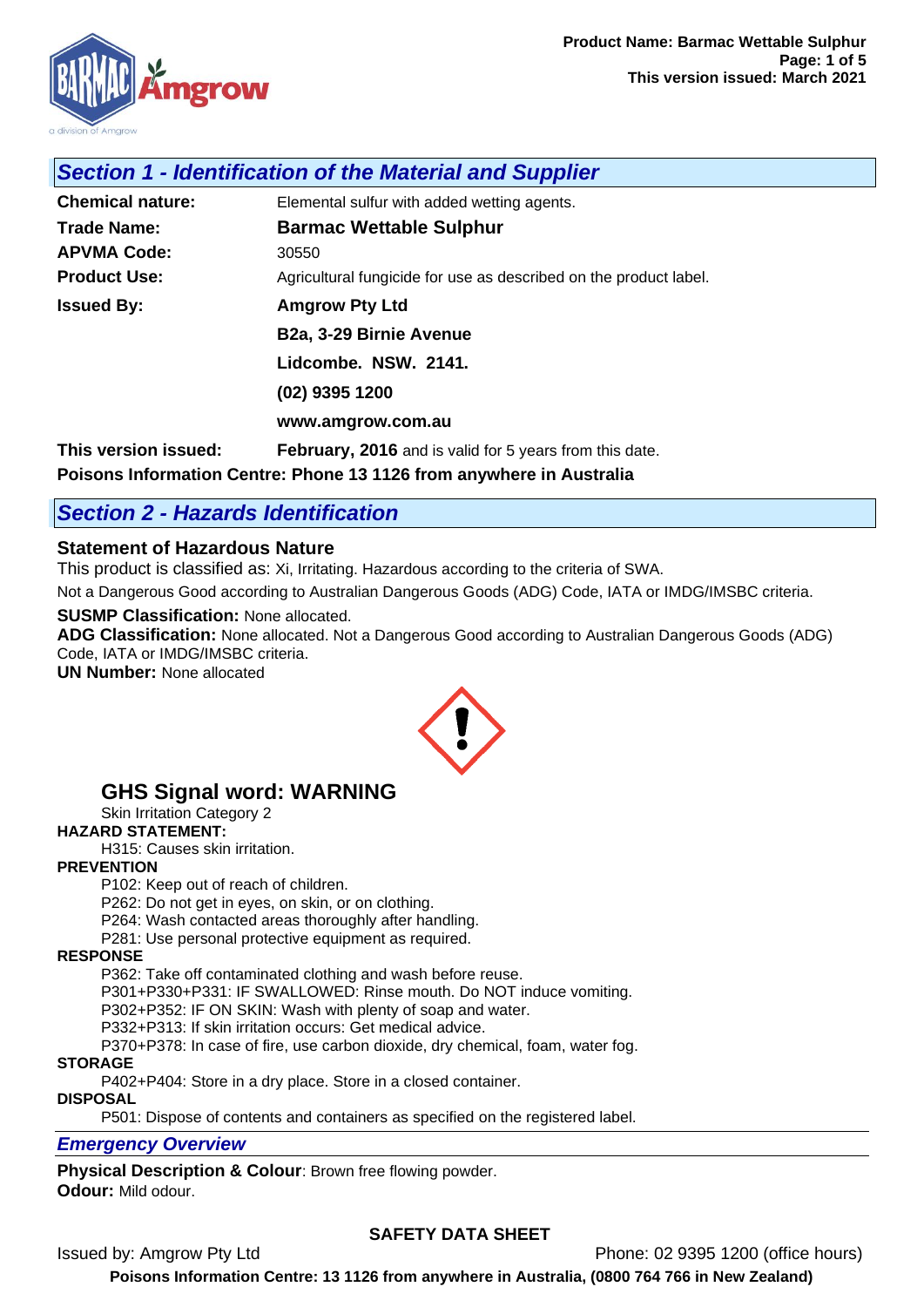

#### **Major Health Hazards:** skin irritant.

| <b>Section 3 - Composition/Information on Ingredients</b> |               |         |         |                                |
|-----------------------------------------------------------|---------------|---------|---------|--------------------------------|
| Ingredients                                               | <b>CAS No</b> | Conc.%  |         | TWA $(mg/m^3)$ STEL $(mg/m^3)$ |
| Sulfur                                                    | 7704-34-9     | 800a/ka | not set | not set                        |
| Other non hazardous ingredients                           | secret        | to 100  | not set | not set                        |

This is a commercial product whose exact ratio of components may vary slightly. Minor quantities of other non hazardous ingredients are also possible.

The SWA TWA exposure value is the average airborne concentration of a particular substance when calculated over a normal 8 hour working day for a 5 day working week. The STEL (Short Term Exposure Limit) is an exposure value that may be equalled (but should not be exceeded) for no longer than 15 minutes and should not be repeated more than 4 times per day. There should be at least 60 minutes between successive exposures at the STEL. The term "peak "is used when the TWA limit, because of the rapid action of the substance, should never be exceeded, even briefly.

## *Section 4 - First Aid Measures*

#### **General Information:**

You should call The Poisons Information Centre if you feel that you may have been poisoned, burned or irritated by this product. The number is 13 1126 from anywhere in Australia (0800 764 766 in New Zealand) and is available at all times. Have this SDS with you when you call.

**Inhalation:** No first aid measures normally required. However, if inhalation has occurred, and irritation has developed, remove to fresh air and observe until recovered. If irritation becomes painful or persists more than about 30 minutes, seek medical advice.

**Skin Contact:** Quickly and gently brush away excess particles. Wash gently and thoroughly with warm water (use non-abrasive soap if necessary) for 10-20 minutes or until product is removed. Under running water, remove contaminated clothing, shoes and leather goods (e.g. watchbands and belts) and completely decontaminate them before reuse or discard. If irritation persists, repeat flushing and seek medical attention.

**Eye Contact:** Quickly and gently brush particles from eyes. No effects expected. If irritation does occur, flush contaminated eye(s) with lukewarm, gently flowing water for 5 minutes or until the product is removed. Obtain medical advice if irritation becomes painful or lasts more than a few minutes. Take special care if exposed person is wearing contact lenses.

**Ingestion:** If product is swallowed or gets in mouth, do NOT induce vomiting; wash mouth with water and give some water to drink. If symptoms develop, or if in doubt contact a Poisons Information Centre or a doctor.

## *Section 5 - Fire Fighting Measures*

**Fire and Explosion Hazards**: There is little risk of an explosion from this product if commercial quantities are involved in a fire. Violent steam generation or eruption may occur upon application of direct water stream on hot liquids. This product, if scattered, may form flammable or explosive dust clouds in air.

Fire decomposition products from this product may be toxic if inhaled. Take appropriate protective measures.

**Extinguishing Media:** In case of fire, use carbon dioxide, dry chemical, foam, water fog.

**Fire Fighting:** If a significant quantity of this product is involved in a fire, call the fire brigade. Do not scatter spilled material with high pressure water jets.

| Flash point:                     | Combustible solid. |
|----------------------------------|--------------------|
| <b>Upper Flammability Limit:</b> | No data.           |
| <b>Lower Flammability Limit:</b> | No data.           |
| <b>Autoignition temperature:</b> | No data.           |
| <b>Flammability Class:</b>       | Combustible solid. |

## *Section 6 - Accidental Release Measures*

**Accidental release:** In the event of a major spill, prevent spillage from entering drains or water courses. Wear full protective clothing including eye/face protection. All skin areas should be covered. See below under Personal Protection regarding Australian Standards relating to personal protective equipment. Suitable materials for protective clothing include cotton, rubber, PVC. Eye/face protective equipment should comprise as a minimum, protective glasses and, preferably, goggles. If there is a significant chance that dusts are likely to build up in cleanup area, we recommend that you use a suitable dust mask. Otherwise, not normally necessary.

#### **SAFETY DATA SHEET**

Issued by: Amgrow Pty Ltd Phone: 02 9395 1200 (office hours)

**Poisons Information Centre: 13 1126 from anywhere in Australia, (0800 764 766 in New Zealand)**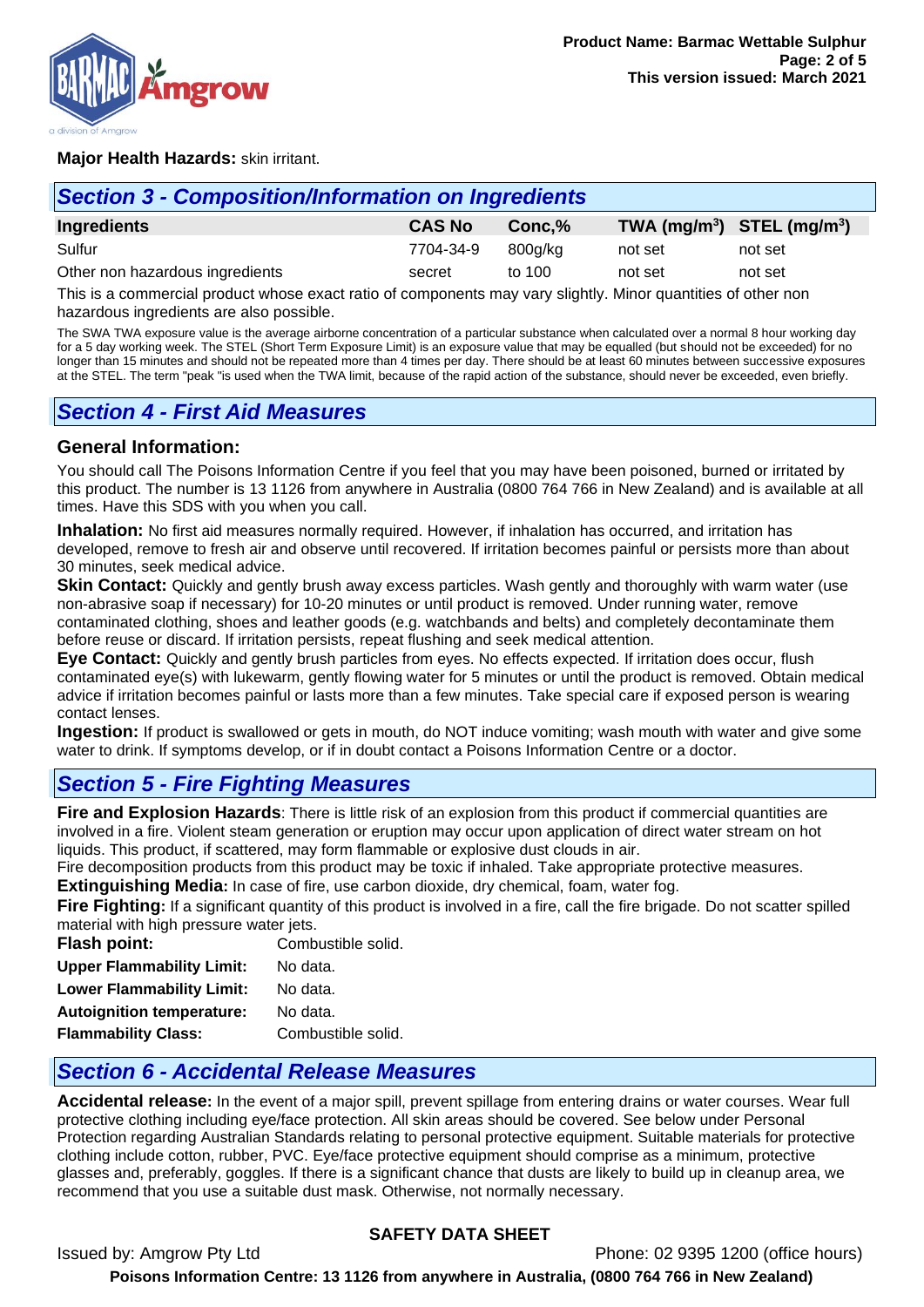

Stop leak if safe to do so, and contain spill. Sweep up and shovel or collect recoverable product into labelled containers for recycling or salvage, and dispose of promptly. Consider vacuuming if appropriate. Recycle containers wherever possible after careful cleaning. Refer to product label for specific instructions. After spills, wash area preventing runoff from entering drains. If a significant quantity of material enters drains, advise emergency services. Full details regarding disposal of used containers, spillage and unused material may be found on the label. If there is any conflict between this SDS and the label, instructions on the label prevail. Ensure legality of disposal by consulting regulations prior to disposal. Thoroughly launder protective clothing before storage or re-use. Advise laundry of nature of contamination when sending contaminated clothing to laundry.

## *Section 7 - Handling and Storage*

**Handling:** Keep exposure to this product to a minimum, and minimise the quantities kept in work areas. Check Section 8 of this SDS for details of personal protective measures, and make sure that those measures are followed. The measures detailed below under "Storage" should be followed during handling in order to minimise risks to persons using the product in the workplace. Also, avoid contact or contamination of product with incompatible materials listed in Section 10.

**Storage:** Make sure that containers of this product are kept tightly closed. Keep containers dry and away from water. Make sure that the product does not come into contact with substances listed under "Incompatibilities" in Section 10. Check packaging - there may be further storage instructions on the label.

## *Section 8 - Exposure Controls and Personal Protection*

The following Australian Standards will provide general advice regarding safety clothing and equipment: Respiratory equipment: **AS/NZS 1715**, Protective Gloves: **AS 2161**, Occupational Protective Clothing: AS/NZS 4501 set 2008, Industrial Eye Protection: **AS1336** and **AS/NZS 1337**, Occupational Protective Footwear: **AS/NZS2210**.

#### **SWA Exposure Limits TWA (mg/m<sup>3</sup>**

**) STEL (mg/m<sup>3</sup> )**

Exposure limits have not been established by SWA for any of the significant ingredients in this product.

No special equipment is usually needed when occasionally handling small quantities. The following instructions are for bulk handling or where regular exposure in an occupational setting occurs without proper containment systems. **Ventilation:** This product should only be used in a well ventilated area. If natural ventilation is inadequate, use of a fan is suggested.

**Eye Protection:** Eye protection such as protective glasses or goggles is recommended when this product is being used.

**Skin Protection:** Prevent skin contact by wearing impervious gloves, clothes and, preferably, apron. Make sure that all skin areas are covered. See below for suitable material types.

**Protective Material Types:** We suggest that protective clothing be made from the following materials: cotton, rubber, PVC.

**Respirator:** If there is a significant chance that dusts are likely to build up in the area where this product is being used, we recommend that you use a suitable dust mask. Otherwise, not normally necessary.

Safety deluge showers should, if practical, be provided near to where this product is being handled commercially.

## *Section 9 - Physical and Chemical Properties:*

| Brown free flowing powder.                      |
|-------------------------------------------------|
| Mild odour.                                     |
| About 445°C at 100kPa                           |
| No specific data. Solid at normal temperatures. |
| No specific data. Expected to be low at 100°C.  |
| Negligible at normal ambient temperatures.      |
| Not applicable.                                 |
| No data.                                        |
| Dispersible.                                    |
| No data.                                        |
| Negligible at normal ambient temperatures.      |
| No data.                                        |
| Not applicable.                                 |
| No data                                         |
| Not applicable.                                 |
|                                                 |

## **SAFETY DATA SHEET**

Issued by: Amgrow Pty Ltd Phone: 02 9395 1200 (office hours)

**Poisons Information Centre: 13 1126 from anywhere in Australia, (0800 764 766 in New Zealand)**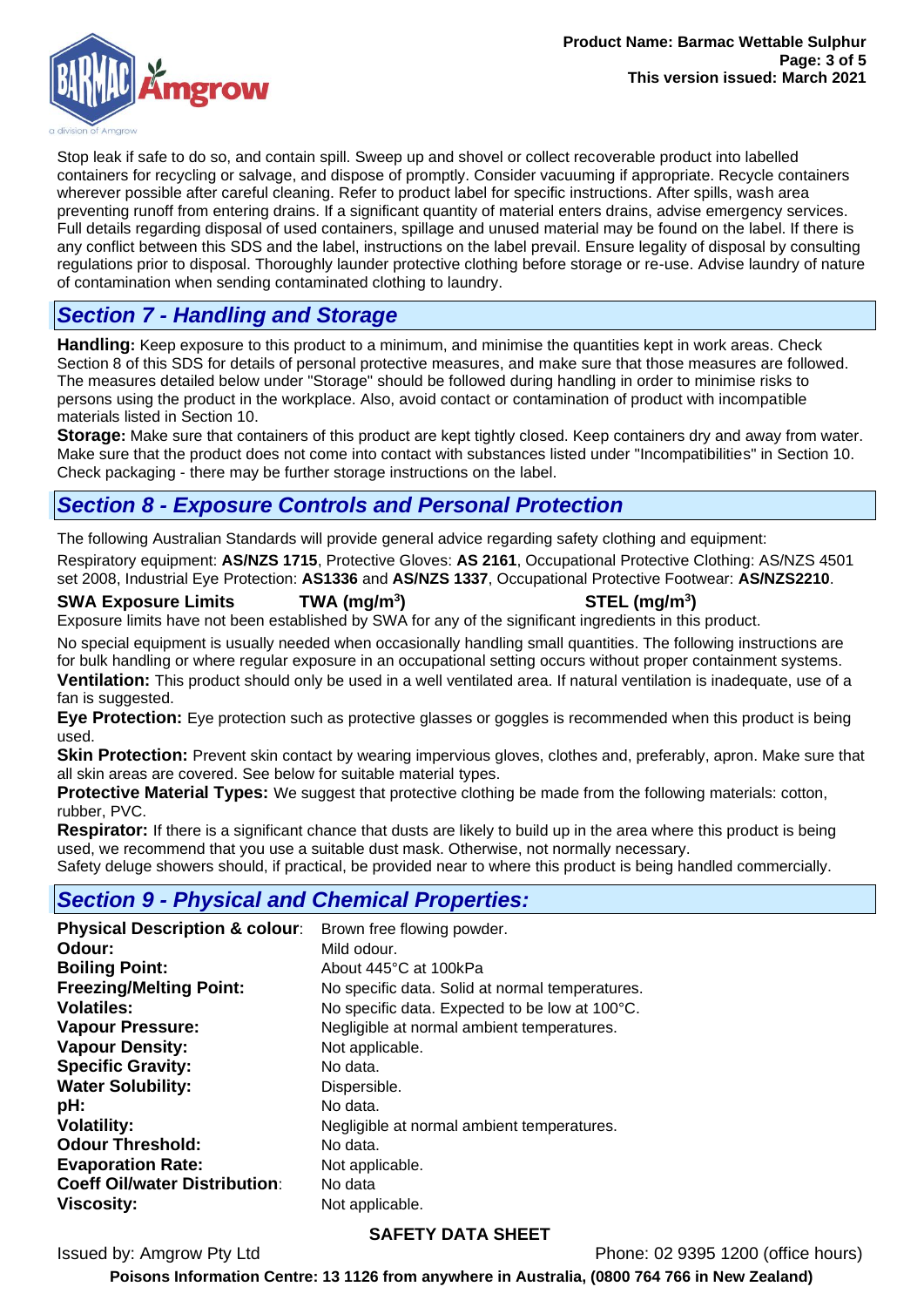

#### **Autoignition temp:** No data.

## *Section 10 - Stability and Reactivity*

**Reactivity:** This product is unlikely to react or decompose under normal storage conditions. However, if you have any doubts, contact the supplier for advice on shelf life properties.

**Conditions to Avoid:** Keep containers tightly closed. Containers should be kept dry.

**Incompatibilities:** Strong agents, copper, copper oxide. May form shock-sensitive mixtures with chlorates, nitrates, perchlorates and permanganates.

**Fire Decomposition:** Combustion forms carbon dioxide, and if incomplete, carbon monoxide and possibly smoke. Water is also formed. May form oxides of sulfur (sulfur dioxide is a respiratory hazard) and other sulfur compounds. Most will have a foul odour. Carbon monoxide poisoning produces headache, weakness, nausea, dizziness, confusion, dimness of vision, disturbance of judgment, and unconsciousness followed by coma and death. **Polymerisation:** This product will not undergo polymerisation reactions.

## *Section 11 - Toxicological Information*

# **Local Effects:**

**Target Organs:** There is no data to hand indicating any particular target organs.

Oral  $LD_{50}$  (rat) > 2200 mg/kg Skin  $LD_{50}$  (rat) > 2000 mg/kg Inhalation  $LD_{50}$  (rat) = 74.5mg/L/4hr

## *Classification of Hazardous Ingredients*

Ingredient **Risk Phrases** 

Sulfur Conc>=20%: Xi; R38

• Skin irritation - category 2

## *Potential Health Effects*

## **Inhalation:**

**Short Term Exposure:** Available data indicates that this product is not harmful. However product may be mildly irritating, although unlikely to cause anything more than mild transient discomfort.

**Long Term Exposure:** No data for health effects associated with long term inhalation.

## **Skin Contact:**

**Short Term Exposure:** This product is a skin irritant. Symptoms may include itchiness and reddening of contacted skin. Other symptoms may also become evident, but if treated promptly, all should disappear once exposure has ceased.

**Long Term Exposure:** No data for health effects associated with long term skin exposure.

## **Eye Contact:**

**Short Term Exposure:** This product may be irritating to eyes, but is unlikely to cause anything more than mild transient discomfort.

**Long Term Exposure:** No data for health effects associated with long term eye exposure.

## **Ingestion:**

**Short Term Exposure:** Significant oral exposure is considered to be unlikely. However, this product may be irritating to mucous membranes but is unlikely to cause anything more than transient discomfort. **Long Term Exposure:** No data for health effects associated with long term ingestion.

## **Carcinogen Status:**

**SWA:** No significant ingredient is classified as carcinogenic by SWA. **NTP:** No significant ingredient is classified as carcinogenic by NTP. **IARC:** No significant ingredient is classified as carcinogenic by IARC.

## *Section 12 - Ecological Information*

This product is unlikely to adversely effect the environment.

## **SAFETY DATA SHEET**

Issued by: Amgrow Pty Ltd Phone: 02 9395 1200 (office hours) **Poisons Information Centre: 13 1126 from anywhere in Australia, (0800 764 766 in New Zealand)**